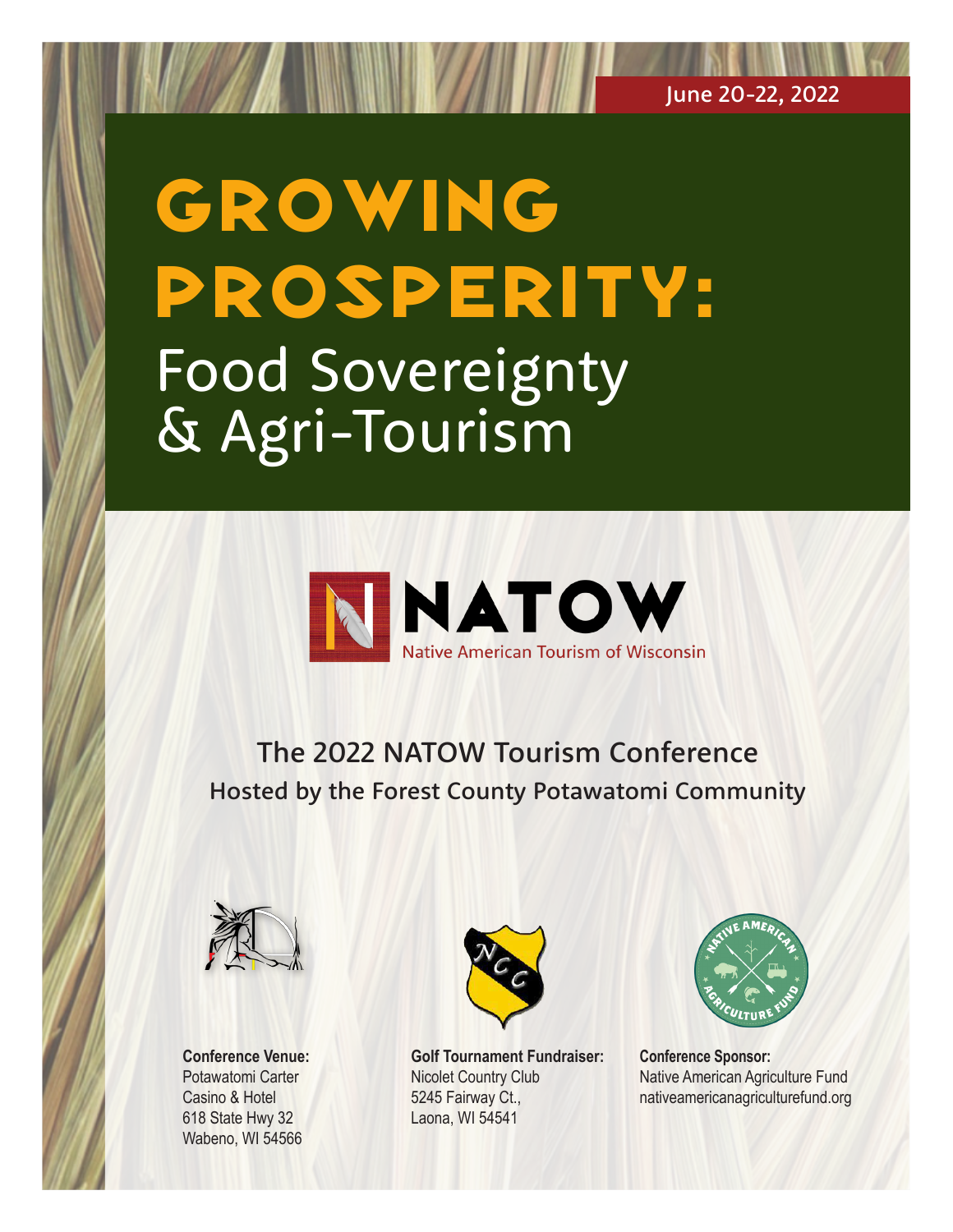

Golf Tournament

**8:00 a.m.** Registration and Coffee

**10:00 a.m.** Shotgun start

**6:00 p.m.** Awards ceremony at FCP Carter Hotel

## **TUESDAY: JUNE 21, 2022\***

**8:00 a.m.** Opening Ceremonies

Welcoming Addresses

- *• Ned Daniels, FCPC Chairman*
- *• Nathan Gordon, NATOW Board President*
- *• Suzette Brewer, NATOW Executive Director*

**9:30-10 a.m.** General Assembly Keynote

**10:00 a.m.** Break

**10:15 a.m.** Morning Presentations

#### **Wisconsin's Changing Climate: The Growing Threat to Food Sovereignty**

*Natalie Chin, WICCI*

The **[Wisconsin Initiative on Climate Change Impacts \(WICCI\)](https://wicci.wisc.edu/)** is a nationally recognized collaboration of scientists and stakeholders working together to help Wisconsin policymakers, citizens and Tribal Nations to understand the impacts of climate change on our communities. Join Climate and Tourism Outreach Specialist Natalie Chin for this important session that will discuss WICCI's assessment report that outlines the latest climate impacts and solutions.

Led by the UW-Madison **[Nelson Institute for Environmental Studies](https://nelson.wisc.edu/)** and the **[Wisconsin Department of Natural Resources \(DNR\)](https://dnr.wisconsin.gov/)**, this report follows-up on the 2011 report, showcasing how the climate has continued to change over the past decade and how new data and insight is leading to adaptation, mitigation, and solutions. The report is the product of 14 working groups that include over 200 scientists, practitioners, and Wisconsin residents representing more than 50 national, state, and local agencies, non-profit organizations, and universities.

*Natalie Chin joined Wisconsin Sea Grant's Lake Superior Field Office in August 2019. She is focused on linking actionable science with key audiences across the Great Lakes, especially related to climate change and tourism. Her current work includes co-leading the Tourism and Outdoor Recreation Working Group for the Wisconsin Initiative on Climate Change Impacts (WICCI); efforts to improve flood resilience across Wisconsin; and projects focused on increasing the accessibility of coastal spaces. She also serves as one of the North Central Region representatives for the National Extension Tourism (NET) Network and a member of the Wisconsin Council on Tourism.*

#### **Wisconsin's Natural Resources: Conservation Voices**

*Denise "Dee" Sweet, Native Vote Manager, Cassie Molkentin, Stockbridge-Munsee Mohican, and Anne Egan Waukau, Menominee*

Wisconsin Native Vote was bourne out of the partnership between Wisconsin Conservation Voters and the Bad River Tribe's opposition of the mine project happening in their Reservation area. Wisconsin Native Vote continued to work with GOTV efforts growing into a Native Vote Manager, Dee Sweet (Annishnabe), Cassie Molkentin (Stockbridge

Munsee Mohican) and Anne Egan Waukau (Menominee). We will speak on the Conservation of Wisconsin Natural Resources coupled with Tribal Nations, share videos produced by our team regarding Conservation issues Tribes are currently facing, as well as our efforts during the 2022 Elections.

*Dee Sweet works with tribal leaders, activists, and partners to bring the voice of First Nations communities into Wisconsin Conservation Voters campaigns, and to develop environmental leaders and connect northern communities with policy-making in the State Capitol. She also works to engage Native Americans in the electoral process through our sister organization's nonpartisan Native Vote program.*

*Her work with Native Vote includes registering voters and educating them about the electoral process. In a public information capacity, she helps build*  awareness about the environmental issues that tribal citizens in the state and of the Great Lakes region feel most profoundly about; those that not *only effect their homelands and their economic livelihood, but their cultural lives and spiritual practices.*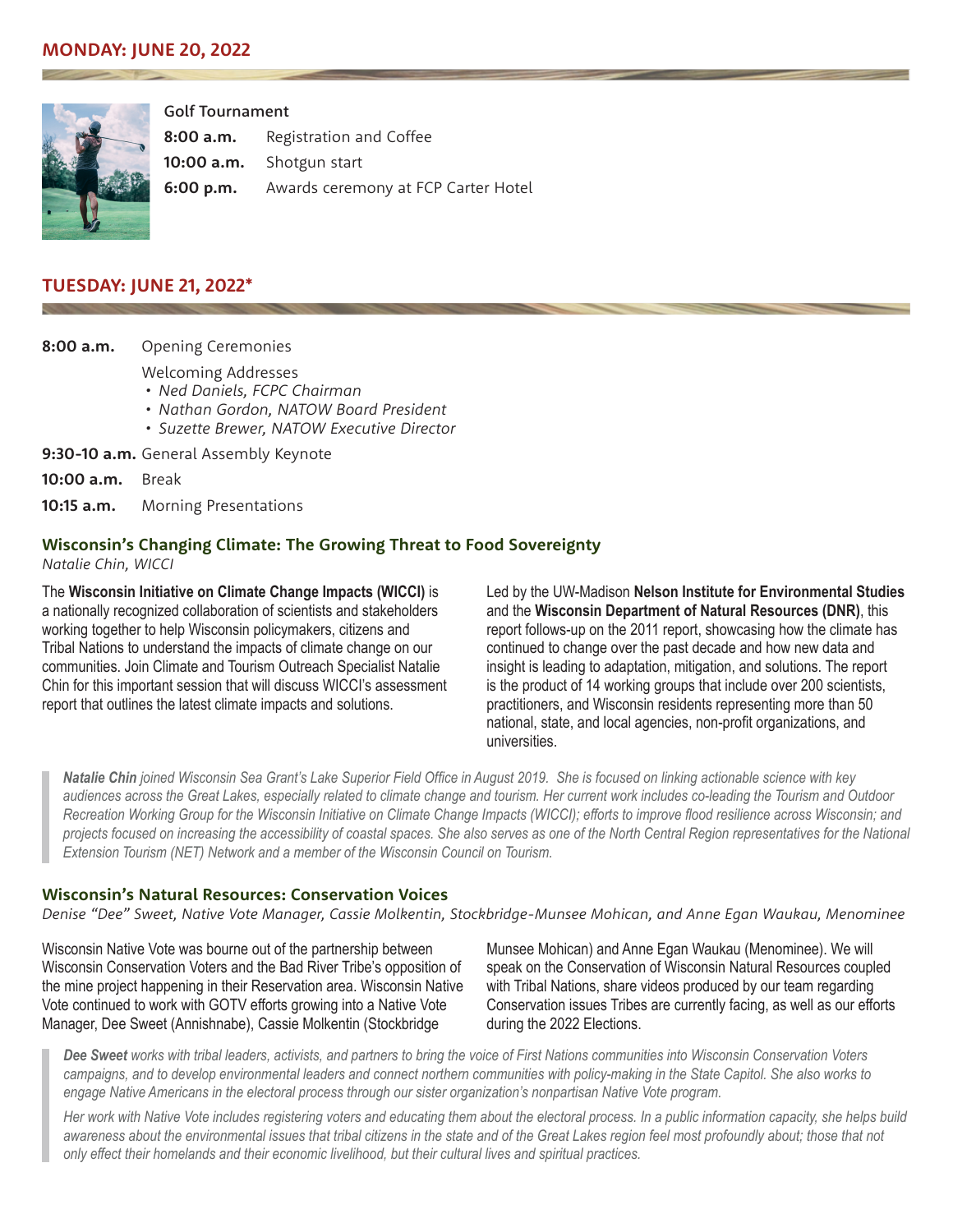*Cassie Molkentin is a Regional Tribal Organizer and works with tribal leaders, activists, and partners to bring the voice of First Nations communities into Wisconsin Conservation Voices campaigns, and to develop environmental leaders and connect Native communities with policy-making in the State Capitol. She also works to engage Native Americans in the electoral process through our Native Vote program.*

*Anne Egan Waukau is the Urban Native Vote Organizer and a member of the Menominee Indian Tribe of Wisconsin. Anne fosters relationships with Native American Indian relatives and organizations in Milwaukee through respect, humility, honesty, and humor. Milwaukee has the largest number of Native Americans in Wisconsin – their voices should be included in the fight to protect our environment. She learned from her father, Hilary "Sparky" Waukau, that relationships are key in the fight to protect the resources of Mother Earth in perpetuity.*

#### **11:45 a.m.** Break

**12 noon** Lunch Keynote: *Douglas Cox, Director of Land Management Menominee Indian Tribe of Wisconsin*

*Douglas Cox has worked in the forestry field conducting sit assessments, timber cruising, Federal Contract Compliance, worked on environmental protection including; water quality standards and environmental regulatory management including Tribal, Federal and State regulation, NEPA compliance, secure and manage grants for the tribe in environmental and land management, work with federal/state and tribal agencies, including state, regional and national committee seats and appointments, and also worked on*  development of planning documents for the Tribe including: Forest Management Plan, Integrated Resources Management Plan, *Invasive Species Management Plan and the Tribal Strategic Plan. He held a position as Chairman of Menominee Tribe (2018, 2019) and also served on the Menominee Tribal Legislature as Vice Chairman (2020, 2021.)*

| 1:15 p.m. | Break                                  |
|-----------|----------------------------------------|
|           | 1:30-2:30 p.m. Afternoon Presentations |

## **Grow Your Own: Tribal Food Security in the 21st Century**

*Elena Hill, Oneida Nation*

Food Sovereignty was pushed to the forefront of tribal concerns when our food systems showed just how vulnerable we are to global forces beyond our control. The path to food sovereignty is neither simple nor singular; it requires the cooperation of an entire people, their food producers, and their governments. But how can we, as individuals,

support our own community's journey to food sovereignty, and what role do we play in ensuring our own food security? Join us for a discussion on the lessons learned about food sovereignty and security, and the tools we can use to better prepare and protect ourselves, our families, and our communities from food insecurity.

*Elena Hill is a member of the Oneida Nation of Wisconsin and is a recent UW Madison School of Business graduate pursuing a master's degree in agroecology studying tribal food sovereignty. Her passion for tribal agriculture and food systems was ignited while working for Oneida's Tsyunhéhkw^a amidst the pandemic as a Wisconsin Tribal Conservation Advisory Council apprentice.*

#### **Home Grown Sovereignty: The Bodwéwadmi Ktëgan Farm**

 *James Crawford, Forest County Potawatomi Secretary*

Bodwéwadmi Ktëgan is a farm owned by the Forest County Potawatomi. The farm's mission is to provide a natural, sustainable source of vegetables, fruits, greens, fish and animal proteins to the tribal community. All products are available to the tribal community and general public.

## **Puhpowee: The Power of Grant Writing, a Beginner's Guide**

*Sharon Reilly, Head Grant Writer, Great Lakes Intertribal Council*

Grant writing is an iterative process with specific steps guided by your internal policies and procedures and the application instructions. This presentation will provide an overview of the Grant Process and present a strategy on simplifying the process to become more efficient and effective at grant writing and successful achieving your desired impacts.

We will discuss the importance of selecting Culturally- and Communityappropriate Strategies; understanding your community's needs as well as the community's capacities; differentiating between grant-related accomplishments and the community's desired outcomes; staying focused on your long-term desired Impact; and creating diverse engaged community coalitions/partnerships to ensure success and sustainability.

*Sharon Reilly has worked extensively in multiple capacities as a Conservation Program Manager, Strategic Planner, Conservation Director, Grant Writer/Manager, and educator. Her career has focused on conservation of rare and endangered species and habitats upon which they depend as the Executive Director Northwoods Wildlife Center; Curator Crane Conservation Department, International Crane Foundation (ICF); Kauai Seabird Conservation Manager, Kauai Island Utility Cooperative (KIUC); Hawaii Wetlands Conservation Manager, Ducks Unlimited (DU); Endangered Species Biologist, Hawaii Division of Forestry and Wildlife (DOFAW); Associate Curator of Ornithology, Wildlife Conservation Society (WCS); Curator, Audubon Zoo, and Graduate Assistant (UNO).*

*Currently, Sharon is Planning & Development Director for Great Lakes Inter-Tribal Council, in Lac du Flambeau, WI. Her other administrative responsibilities include Grant Writing and Management of Administrative grants: WI-DOA (Department of Administration) Equitable Recovery, WI-DHS (Department of Health Services) Supporting Native Nations and the Medical College of Wisconsin COVID-19 Urgent Response.*